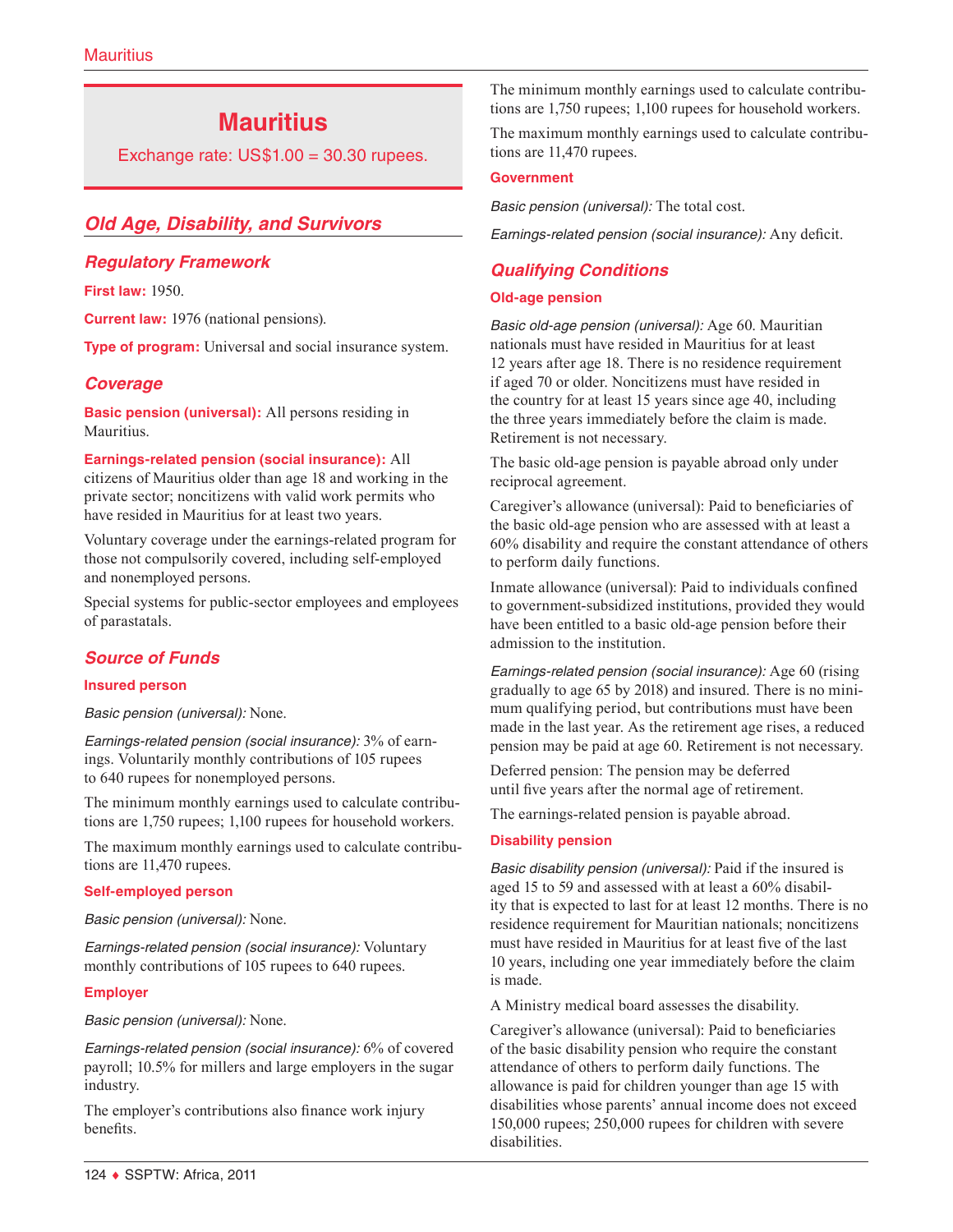Child allowance (universal): Paid for the first three children of a basic disability pensioner. Children must be younger than age 15 (age 20 if a full-time student).

*Earnings-related disability pension (social insurance):* Paid if the insured is assessed with at least a 60% disability that is expected to last for at least 12 months.

A Ministry medical board assesses the disability.

The earnings-related pension is payable abroad.

#### **Survivor pension**

*Basic widow pension (universal):* Paid to widows younger than age 60. If the widow and the deceased were noncitizens, either must have resided in Mauritius for at least five of the last 10 years, including one year immediately before the claim is made.

The pension ceases on remarriage.

Child allowance (universal): Paid for the first three children of a basic widow pensioner. Children must be younger than age 15 (age 20 if a full-time student).

The child allowance does not cease if the widow remarries.

*Orphan's pension (universal):* Paid to a full orphan younger than age 15 (age 20 if a full-time student). If the orphan is a noncitizen, the orphan or either of the deceased parents must have resided in Mauritius for at least five of the last 10 years, including one year immediately before the claim is made.

Guardian allowance (universal): Paid to the orphan's guardian.

*Earnings-related widow pension (social insurance):* The deceased was insured or was a pensioner at the time of death.

The pension ceases on remarriage. A lump sum of 12 months of the deceased's pension is paid to widows who have not reached retirement age.

*Earnings-related orphan's pension (social insurance):* Paid to a full orphan younger than age 15 (age 18 if a fulltime student) if either of the deceased parents had paid contributions.

The earnings-related pension is payable abroad.

### *Old-Age Benefits*

#### **Old-age pension**

*Basic old-age pension (universal):* The monthly value of the pension increases with age. For ages 60 to 89, 3,146 rupees a month is paid; ages 90 to 99, 9,357 rupees; ages 100 or older, 10,621 rupees.

Caregiver's allowance: 1,982 rupees a month is paid in addition to the basic old-age pension.

Inmate allowance: 486 rupees a month is paid.

*Earnings-related old-age pension (social insurance):* The pension is calculated based on pension points awarded in exchange for contributions. At retirement, the pension points are converted to a pension. The Ministry of Social Security, National Solidarity, and Reform Institutions sets the value of pension points according to actuarial projections.

Benefit adjustment: Benefits are adjusted annually in January according to changes in the cost of living.

### *Permanent Disability Benefits*

#### **Disability pension**

*Basic disability pension (universal):* 2,833 rupees a month is paid.

Caregiver's allowance: 1,715 rupees a month is paid.

Child allowance: 918 rupees a month is paid for a child younger than age 10; 983 rupees if aged 10 or older.

*Earnings-related disability pension (social insurance):* The pension is calculated based on the number of years of contributions and the insured's average basic wages.

Benefit adjustment: Benefits are adjusted annually in January according to changes in the cost of living.

### *Survivor Benefits*

#### **Survivor pension**

*Basic widow pension (universal):* 2,833 rupees a month is paid.

Child allowance: 918 rupees a month is paid for a child younger than age 10; 983 rupees a month for a child aged 10 or older.

*Orphan's pension (universal):* 1,569 rupees (if not a fulltime student) or 2,888 (if a full-time student) a month is paid for a full orphan younger than age 15 (age 20 if a fulltime student).

Guardian allowance (universal): 691 rupees a month is paid to the person rearing an orphan.

*Earnings-related widow pension (social insurance):* The pension is calculated based on the number of years of contributions and the insured's average basic wages. The pension is reduced by 33.3% after 12 months if the widow does not have a dependent child.

There is no minimum pension.

Remarriage settlement (social insurance): A lump sum of 12 months of the widow pension is paid.

*Earnings-related orphan's pension:* 15% of the deceased's pension is paid for each full orphan.

Benefit adjustment: Benefits are adjusted annually in January according to changes in the cost of living.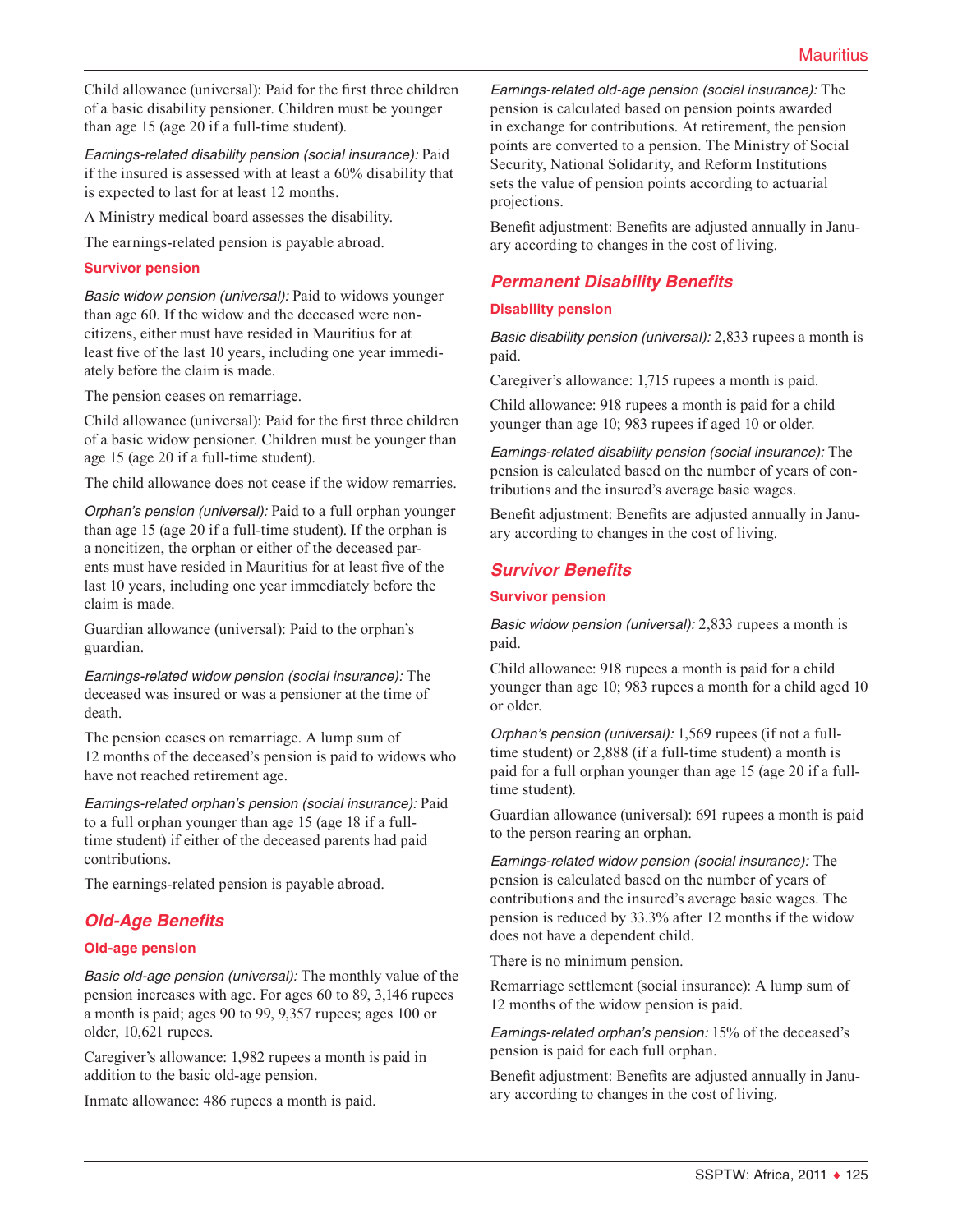# *Administrative Organization*

Ministry of Social Security, National Solidarity, and Reform Institutions [\(http://socialsecurity.gov.mu](http://socialsecurity.gov.mu)), advised by a tripartite board, provides general supervision.

Ministry of Finance ([http://mof.gov.mu\)](http://mof.gov.mu) oversees the investment of surplus assets of the National Pensions Fund.

# *Sickness and Maternity*

### *Regulatory Framework*

No statutory benefits are provided.

The 2008 Employment Rights Act requires employers to provide up to 15 days of paid sick leave to employees who have been in their continuous employment for at least 12 months.

The 2008 Employment Rights Act requires employers to provide 12 weeks of paid maternity leave (at least six weeks after the expected date of childbirth) or five days of paid paternity leave to employees who have been in their continuous employment for at least 12 months.

Government clinics and hospitals provide free medical services. (Some mother and child health services and financial assistance to needy persons are provided.)

# *Work Injury*

#### *Regulatory Framework*

**First law:** 1931 (workmen's compensation).

**Current laws:** 1931 (workmen's compensation) and 1976 (national pensions).

**Type of program:** Social insurance system.

### *Coverage*

All employees aged 15 or older in insured employment.

Exclusions: Self-employed persons and persons working exclusively on weekends or public holidays.

Special systems for public-sector employees and certain other occupations.

### *Source of Funds*

**Insured person:** None.

**Self-employed person:** Not applicable.

**Employer:** See source of funds under Old Age, Disability, and Survivors.

#### **Government:** None.

#### *Qualifying Conditions*

**Work injury benefits:** There is no minimum qualifying period.

### *Temporary Disability Benefits*

If the insured has a total temporary disability, the benefit is 100% of the insured's monthly earnings for the first two weeks of incapacity; thereafter, 80%, up to 36 months from the date of the accident; may be extended if surgery is required.

Constant-attendance supplement: If the insured requires the constant attendance of others to perform daily functions, 529 rupees a month is paid.

A Ministry medical board assesses the degree of disability.

### *Permanent Disability Benefits*

If the insured has a total permanent disability, the pension is 80% of monthly insurable earnings.

Workers aged 52 to 60 with a total disability may receive a lump-sum payment. The lump sum is the assessed degree of disability multiplied by the insured's average annual earnings multiplied by the number of years of contributions, up to eight years.

Partial disability: The insured must be assessed with a disability of at least 1%. The pension is 65% of the insured's monthly earnings multiplied by the assessed degree of disability.

If the assessed degree of disability is less than 20%, a lump sum may be paid. The lump sum is the assessed degree of disability multiplied by the insured's average annual earnings multiplied by the number of years of contributions, up to eight years.

Constant-attendance supplement: If the insured requires the constant attendance of others to perform daily functions, 529 rupees a month is paid.

Benefit adjustment: Benefits are adjusted annually in January according to changes in the cost of living.

#### *Workers' Medical Benefits*

Benefits include medical and surgical care, hospitalization, medicine, appliances, transportation, and the cost of private clinical expenses up to 4,000 rupees.

#### *Survivor Benefits*

**Survivor pension:** 50% of the deceased's earnings is paid to a widow or to a widower who is assessed with at least a 60% permanent disability.

The widow(er) pension ceases on remarriage.

**Orphan's pension:** 7.5% of either deceased parent's average monthly insured earnings (whichever is greater) is paid for each full orphan younger than age 15 (age 18 if a fulltime student).

**Dependent's pension:** If there is no surviving spouse, 529 rupees a month is paid to a dependent person living in the insured's household.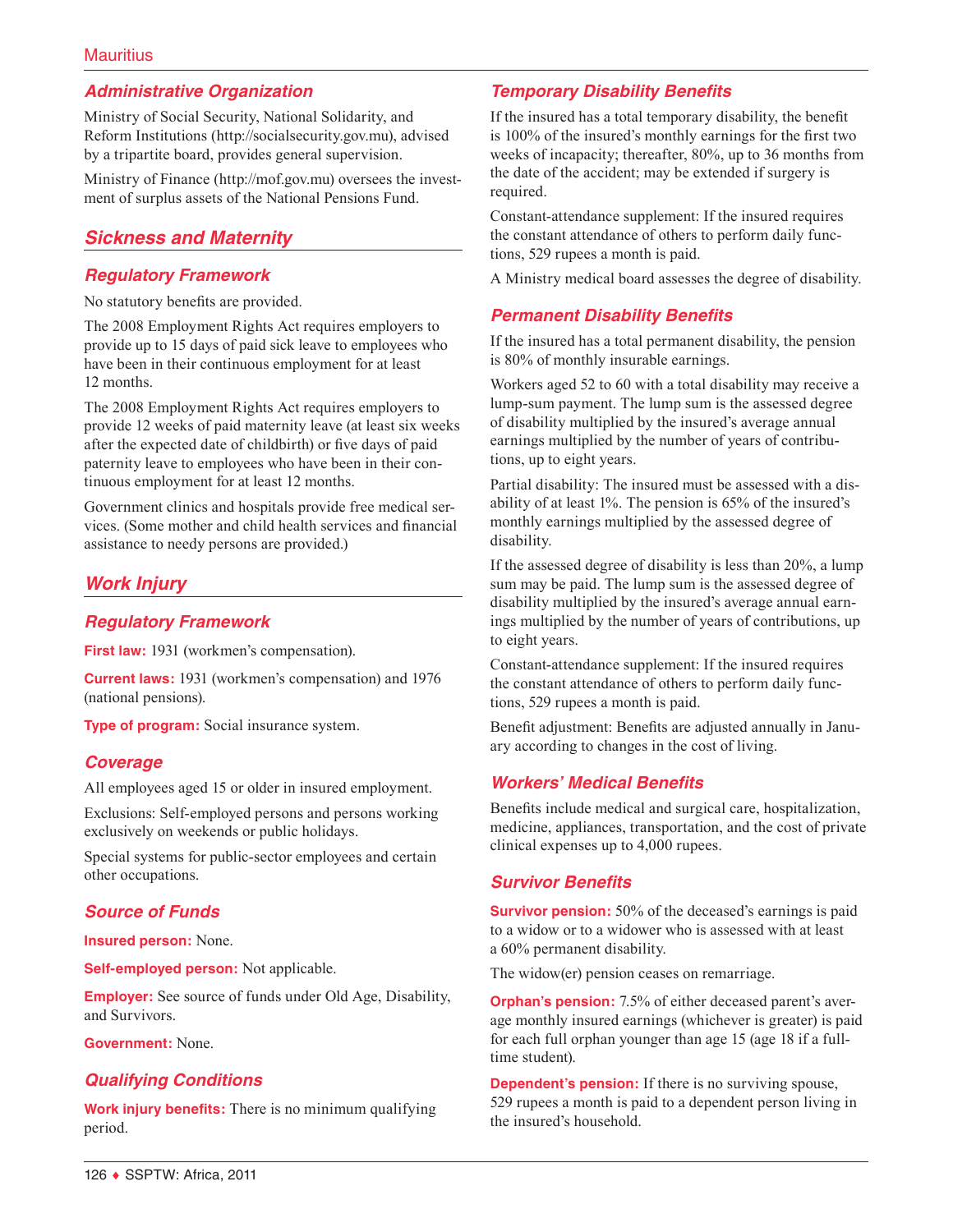**Funeral grant:** If there are no eligible survivors, the cost of the burial is paid.

Benefit adjustment: All benefits except the total temporary disability are adjusted annually according to changes in the cost of living.

### *Administrative Organization*

Ministry of Social Security, National Solidarity, and Reform Institutions [\(http://socialsecurity.gov.mu](http://socialsecurity.gov.mu)) administers the program.

# *Unemployment*

### *Regulatory Framework*

**First and current laws:** 1983 (unemployment); 1995 (national savings fund), implemented in 2001; and 2008 (employment).

**Type of program:** Social assistance and social insurance system.

### *Coverage*

**Social assistance:** Heads of households younger than age 60 and their dependents.

**Social insurance:** Employed persons.

Exclusions: Public-sector employees and employees of parastatals; part-time workers; and migrant workers.

Voluntary coverage for self-employed persons.

#### *Source of Funds*

#### **Insured person:**

*Social assistance:* None.

*Social insurance:* 1% of basic wages.

#### **Self-employed person:**

*Social assistance:* None.

*Social insurance:* 1% of earnings.

#### **Employer:**

*Social assistance:* None.

*Social insurance:* None.

#### **Government:**

*Social assistance:* The total cost.

*Social insurance:* Any deficit.

#### *Qualifying Conditions*

**Unemployment benefits (social assistance):** The claimant must be willing and able to work, actively seeking employment, and registered as unemployed for at

least 30 days at the employment exchange. The benefit is income-tested.

**Transitional unemployment benefit (social insurance):**

The claimant must be laid off due to economic, technological, or structural reasons affecting the enterprise; illegal termination of the employment agreement; misconduct; or poor performance. The claimant must have at least six months of continuous employment with the employer at the time of dismissal and register with the Workfare Programme of the Ministry of Labour, Industrial Relations, and Employment within seven days of the dismissal.

### *Unemployment Benefits*

**Unemployment benefit (social assistance):** Up to 346 rupees a month is paid.

Spouse allowance (social assistance): Up to 346 rupees a month is paid for a spouse.

Child allowance (social assistance): 139 rupees a month is paid for each child younger than age 10; 166 rupees for each child aged 10 to 14; and 233 rupees for each child aged 15 to 19 who is a full-time student or disabled and dependent.

Rent allowance (social assistance): 50% of the claimant's rent is paid, up to 272 rupees.

The minimum unemployment benefit is 200 rupees.

Benefit adjustment: Benefits are adjusted annually in January according to changes in the cost of living.

#### **Transitional unemployment benefit (social insur-**

**ance):** 90% of the insured's basic wage is paid for the first three months; 60% for the next three months; 30% thereafter, up to 12 months.

The minimum transitional unemployment benefit is 3,000 rupees a month.

#### *Administrative Organization*

Ministry of Social Security, National Solidarity, and Reform Institutions [\(http://socialsecurity.gov.mu](http://socialsecurity.gov.mu)) administers the social assistance program.

Ministry of Labour, Industrial Relations, and Employment (<http://labour.gov.mu>) and Ministry of Social Security, National Solidarity, and Reform Institutions ([http://](http://socialsecurity.gov.mu) [socialsecurity.gov.mu\)](http://socialsecurity.gov.mu) administer the social insurance program.

### *Family Allowances*

#### *Regulatory Framework*

**First and current laws:** 1961 (family allowances) and 2003 (social aid).

**Type of program:** Social assistance system.